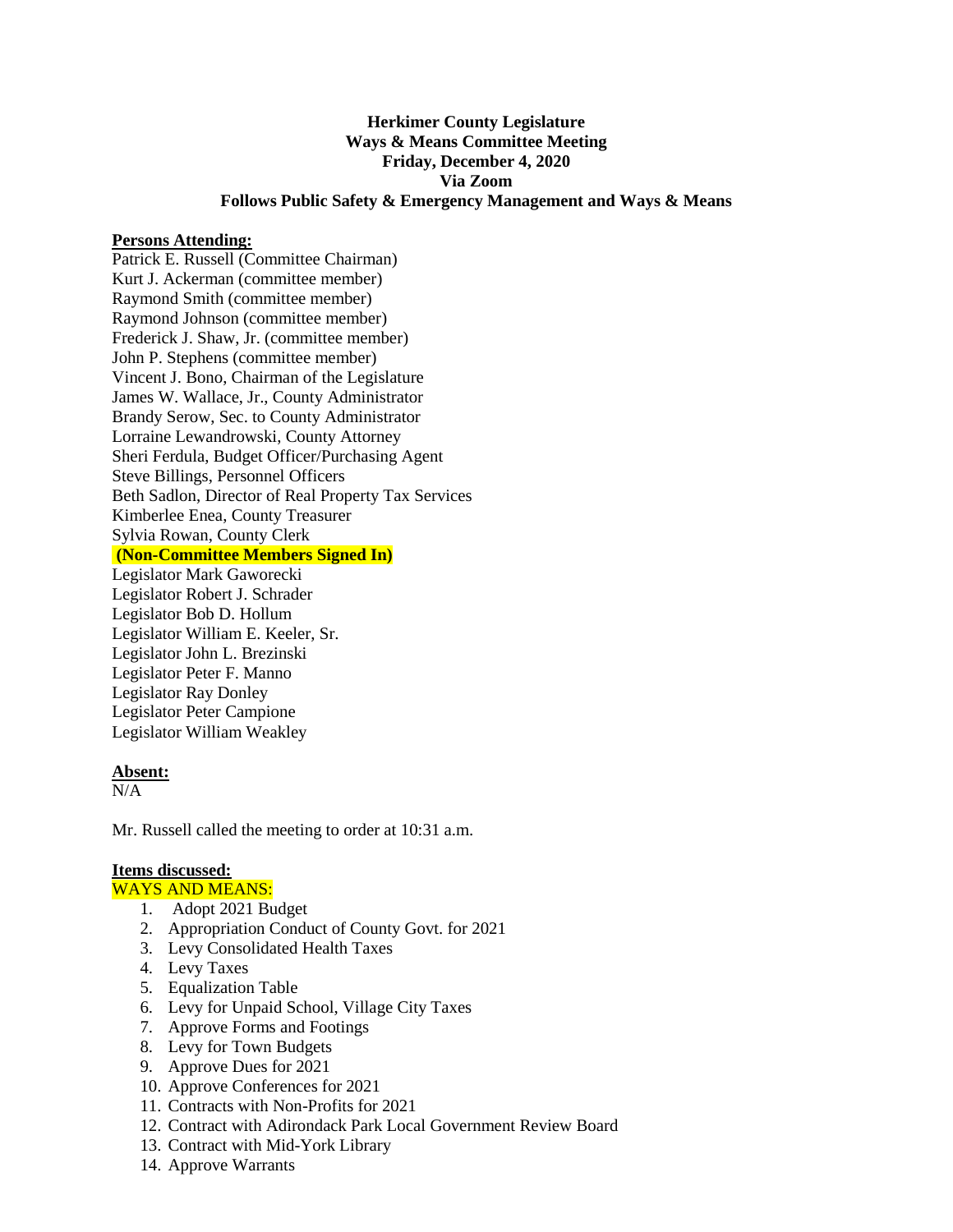- 15. Chairman's and Clerk's Certificate
- 16. Approve minutes for 2020
- 17. Allow County Auditor to process refunds and corrections for 2021 \$2,500 or less
- 18. Adopt Introductory Local Law E Senior Exemption
- 19. Approve Mortgage Tax Semi Annual Report April 2020 September 2020
- 20. Approve transfers in the 2020 Budget
- 21. Approve transfer, amend budget and create project for roof repairs at HCCC
- 22. Approve budget amendment for consolidated Health District
- 23. Other Approve CSEA renewal
- 24. Other Discussion Land Bank

### **Committee Vote Record:**

### WAYS & MEANS:

Mr. Russell: "Adopt 2021 Budget. I need a motion."

Item #1 - On motion of Mr. Smith, seconded by Mr. Shaw, Item #1 was voted on, approved and moved for Resolution. Unanimous.

Mr. Russell: "Appropriation Conduct of County Government for 2021."

Item #2 - On motion of Mr. Bono, seconded by Mr. Johnson, Item #2 was voted on, approved and moved for Resolution. Unanimous.

Mr. Russell: "Levy Consolidated Health Taxes. How many are there of these now?"

Jim Wallace: "We are down to one but I know Beth's on if she wanted to speak to that at all."

Beth Sadlon: "Yes. We are down to one. We just got Frankfort and German Flatts off that."

Mr. Russell: "Ok. Motion?"

Item #3 - On motion of Mr. Shaw, seconded by Mr. Stephens, Item #3 was voted on, approved and moved for Resolution. Unanimous.

Mr. Russell: "Levy Taxes."

Item #4 - On motion of Mr. Smith, seconded by Mr. Shaw, Item #4 was voted on, approved and moved for Resolution. Unanimous.

Mr. Russell: "Equalization Table. Has that changed since the last time we saw it?"

Jim Wallace: "No it has not."

Mr. Russell: "I need a motion."

Item #5 - On motion of Mr. Stephens, seconded by Mr. Shaw, Item #5 was voted on, approved and moved for Resolution. Unanimous.

Mr. Russell: "For any town that might be listening to get their rates up to 100%. Levy for Unpaid School, Village City Taxes."

Item #6 - On motion of Mr. Russell, seconded by Mr. Smith, Item #6 was voted on, approved and moved for Resolution. Unanimous.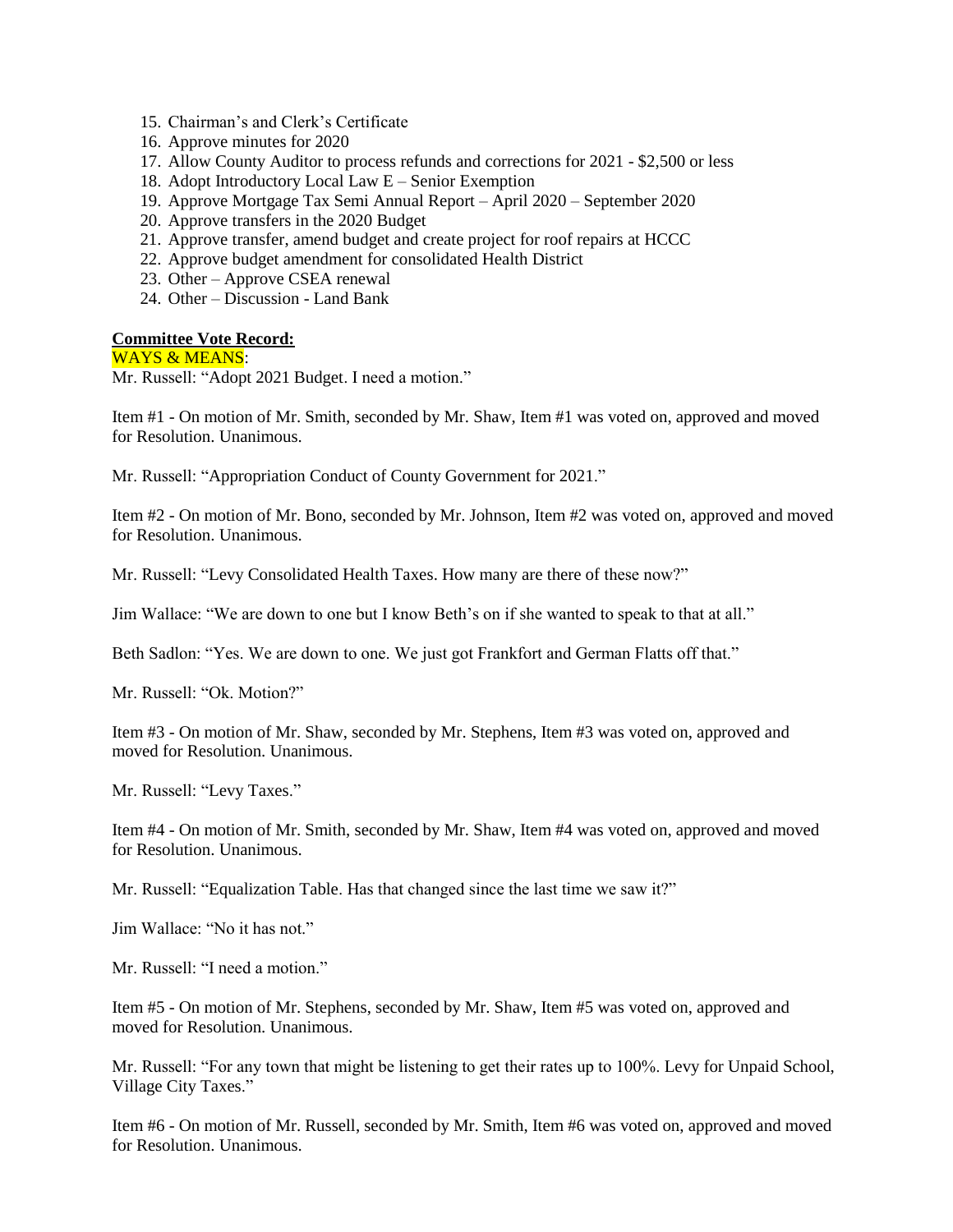Mr. Russell: "Approve Forms and Footings. If you need a tutorial on that I'm sure Beth can give you one"

Item #7 - On motion of Mr. Stephens, seconded by Mr. Johnson, Item #7 was voted on, approved and moved for Resolution. Unanimous.

Mr. Russell: "Levy for Town Budgets."

Item #8 - On motion of Mr. Shaw, seconded by Mr. Bono, Item #8 was voted on, approved and moved for Resolution. Unanimous.

Mr. Russell: "Approve Dues for 2021."

Item #9 - On motion of Mr. Smith, seconded by Mr. Shaw, Item #9 was voted on, approved and moved for Resolution. Unanimous.

Mr. Russell: "Approve Conferences for 2021."

Mr. Johnson: "Mr. Chairman, are they down with COVID and conferences?"

Mr. Russell: "I was just going to actually ask Mr. Wallace that same question."

Jim Wallace: "This year, not many people attended. Almost everything for us through NYSAC was on the phone and there was no cost there. We are anticipating probably middle of the year you will start to see conferences again."

Item #10 - On motion of Mr. Bono, seconded by Mr. Stephens, Item #10 was voted on, approved and moved for Resolution. Unanimous.

Mr. Russell: "Contracts with Non-Profits for 2021."

Item #11 - On motion of Mr. Smith, seconded by Mr. Russell, Item #11 was voted on, approved and moved for Resolution. Unanimous.

Mr. Russell: "Contract with Adirondack Park Local Government Review Board."

Item #12 - On motion of Mr. Russell, seconded by Mr. Stephens, Item #12 was voted on, approved and moved for Resolution. Unanimous.

Mr. Russell: "Contract with Mid-York Library. This is the associated libraries too right?"

Jim Wallace: "Correct."

Item #13 - On motion of Mr. Stephens, seconded by Mr. Russell, Item #13 was voted on, approved and moved for Resolution. Unanimous.

Mr. Russell: "We need to approve the Warrants."

Item #14 - On motion of Mr. Shaw, seconded by Mr. Smith, Item #14 was voted on, approved and moved for Resolution. Unanimous.

Mr. Russell: "Number fifteen Chairman's and Clerk's Certificate."

Item #15 - On motion of Mr. Smith, seconded by Mr. Bono, Item #15 was voted on, approved and moved for Resolution. Unanimous.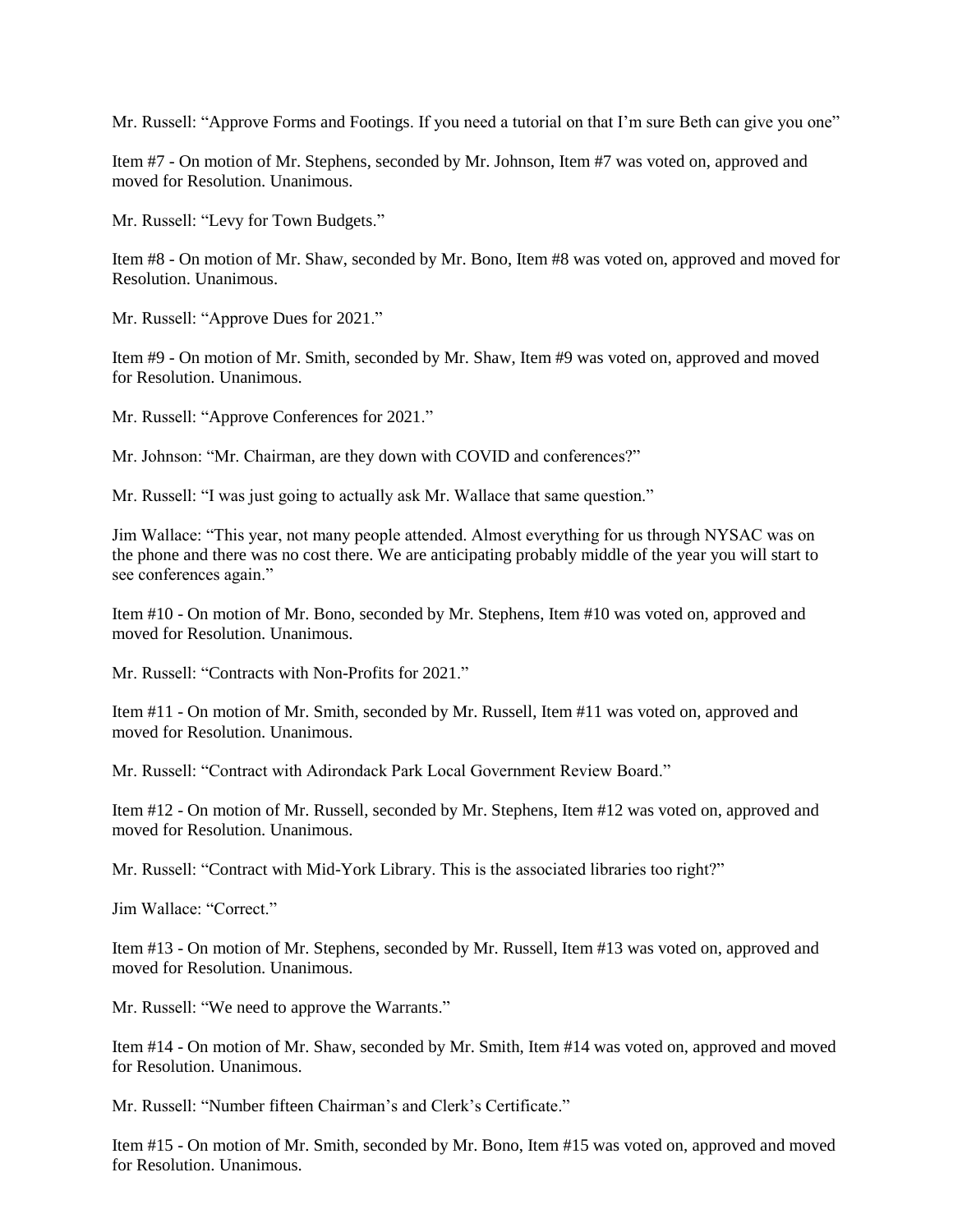Mr. Russell: "Number sixteen approve minutes for 2020."

Item #16 - On motion of Mr. Stephens, seconded by Mr. Johnson, Item #16 was voted on, approved and moved for Resolution. Unanimous.

Mr. Russell: "Number seventeen allow County Auditor to process refunds and corrections for 2021 - \$2,500 or less."

Item #17 - On motion of Mr. Shaw, seconded by Mr. Stephens, Item #17 was voted on, approved and moved for Resolution. Unanimous.

Mr. Russell: "Number eighteen adopt Introductory Local Law E – Senior Exemption. I see that there are some people on the phone. Mr. Wallace, if you could give a brief explanation of what the County Legislature did."

Jim Wallace: "Sure. Beth jump in and correct me if I am wrong. Mr. Shaw and Mr. Russell asked us to take a look at what we have done with the senior exemption over the last several years. Concerned about trying to keep people in their households. We worked with two county planning, going through all of the census data to see how many people might be affected if we were able to increase this from \$15,000 to \$18,000. We think there is at least an additional 480 homes that could take advantage of the credit. The Legislature looked at that and passed that. We think it's a good thing to try and keep people in homes."

Item #18 - On motion of Mr. Bono, seconded by Mr. Shaw, Item #18 was voted on, approved and moved for Resolution. Unanimous.

Mr. Russell: "Approve Mortgage Tax Semi Annual Report from April 2020 to September 2020. Motion?"

Item #19 - On motion of Mr. Ackerman, seconded by Mr. Shaw, Item #19 was voted on, approved and moved for Resolution. Unanimous.

Mr. Russell: "Approve transfers in the 2020 Budget."

Item #20 - On motion of Mr. Stephens, seconded by Mr. Bono, Item #20 was voted on, approved and moved for Resolution. Unanimous.

Mr. Russell: "Approve transfer, amend budget and create project for roof repairs at Herkimer College."

Item #21 - On motion of Mr. Shaw, seconded by Mr. Johnson, Item #21 was voted on, approved and moved for Resolution. Unanimous.

Mr. Russell: "Number twenty-two approve budget amendment for consolidated Health District. I need a motion for that. Is there anything that needs to be said on this?"

Item #22 - On motion of Mr. Stephens, seconded by Mr. Shaw, Item #22 was voted on, approved and moved for Resolution. Unanimous.

Mr. Russell: "Now we are going to other and I just have one question. How is the jail coming?"

Mr. Bono: "It's progressing. We had another little hiccup in that one of the hydrants on the property needed to have a bypass installed in order to pass the test. Ray Johnson, I don't know if you wanted to speak on it, Jim or somebody?"

Mr. Johnson: "There is a cost to it already I guess. They want to bypass one agency over another agency and then we will have to have an independent test I guess because they are ours. There's a few more.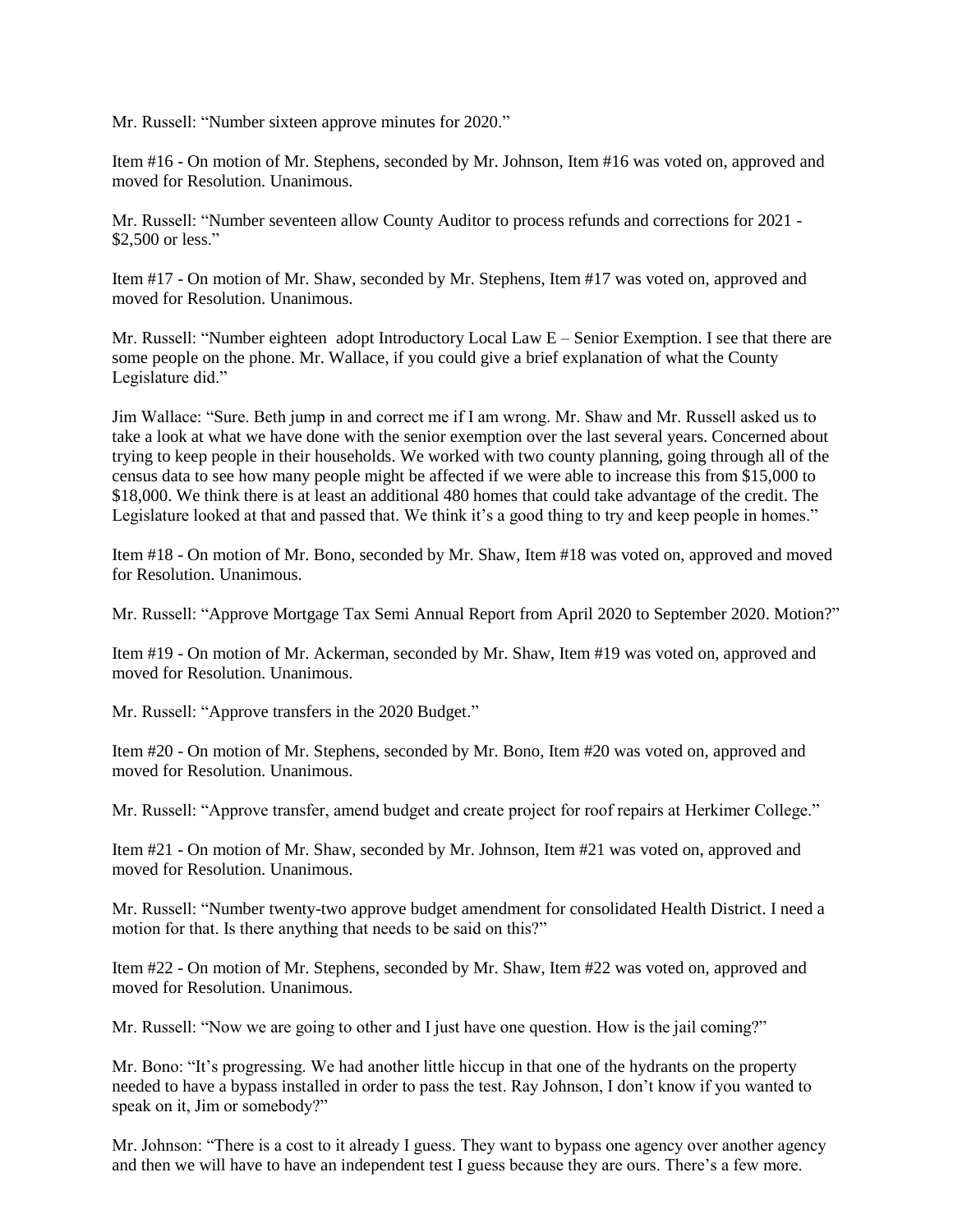Sheri says we are looking to see if we can move our floors along to get those taken care of and just a couple other little things. Other than that, that's about it."

Mr. Russell: "When do we anticipate it opening besides June of this past year?"

Jim Wallace: "As Ray and Jimmy stated we will be looking at probably a two week process for that installation so we are hoping that that will be done two weeks from today. Sheri is coordinating a meeting as we speak on several issues. They are minor issues but they are important to the building. A \$38 million dollar building shouldn't have some of these issues we are dealing with so she has been sheparding that and hopefully we will have an answer from Jersen pretty fast."

Mr. Russell: "Anybody have any other questions on that topic?"

Mr. Schrader: "Do we have any cost on that Jim?"

Jim Wallace: "The rest is more clean-up stuff but we are guessing about \$20,000 more."

Mr. Russell: "Was it put in incorrectly?"

Jim Wallace: "No. It wasn't put in. It's one of those things that the difference between certain code officers of what they want and what they don't want."

Mr. Schrader: "Is this a hit that LaBella is going to swallow or are we going to swallow?"

Jim Wallace: "I think it's an omission so it will be a discussion."

Mr. Stephens: "It's going to be a huge discussion on my part because we didn't omit anything. We didn't remove this. This was in the original plan and somehow for whatever reason it got overlooked. That in my opinion is not on us. I won't approve any more money towards this at all."

Mr. Russell: "I guess it sound like a discussion for another day."

Mr. Stephens: "Probably yes."

Jim Wallace: "I think the key is to get this done and then we will have this discussion."

Mr. Shaw: "Do we get an inspection before we take possession?"

Jim Wallace: "Yes. Sheri and Carl are doing kind of a walk through, right Sheri, on Tuesday. Sheri has good controls of the issues we are talking about. And that's just step one of that process. Pat just don't want to forget the last thing we needed to do. Approve the CSEA contract."

Mr. Russell: "CSEA voted for the \$600 that we are going to give for next year. Correct Jim?"

Jim Wallace: "Yes and one year contract with no other changes."

Mr. Russell: "Any other questions on that?"

Mr. Schrader: "Is that quarterly or a onetime payout?"

Jim Wallace: "Hey Steve, I don't want to miss say it, it's a onetime payout. You have to be on the payroll on that date. Can you touch on that Steve?"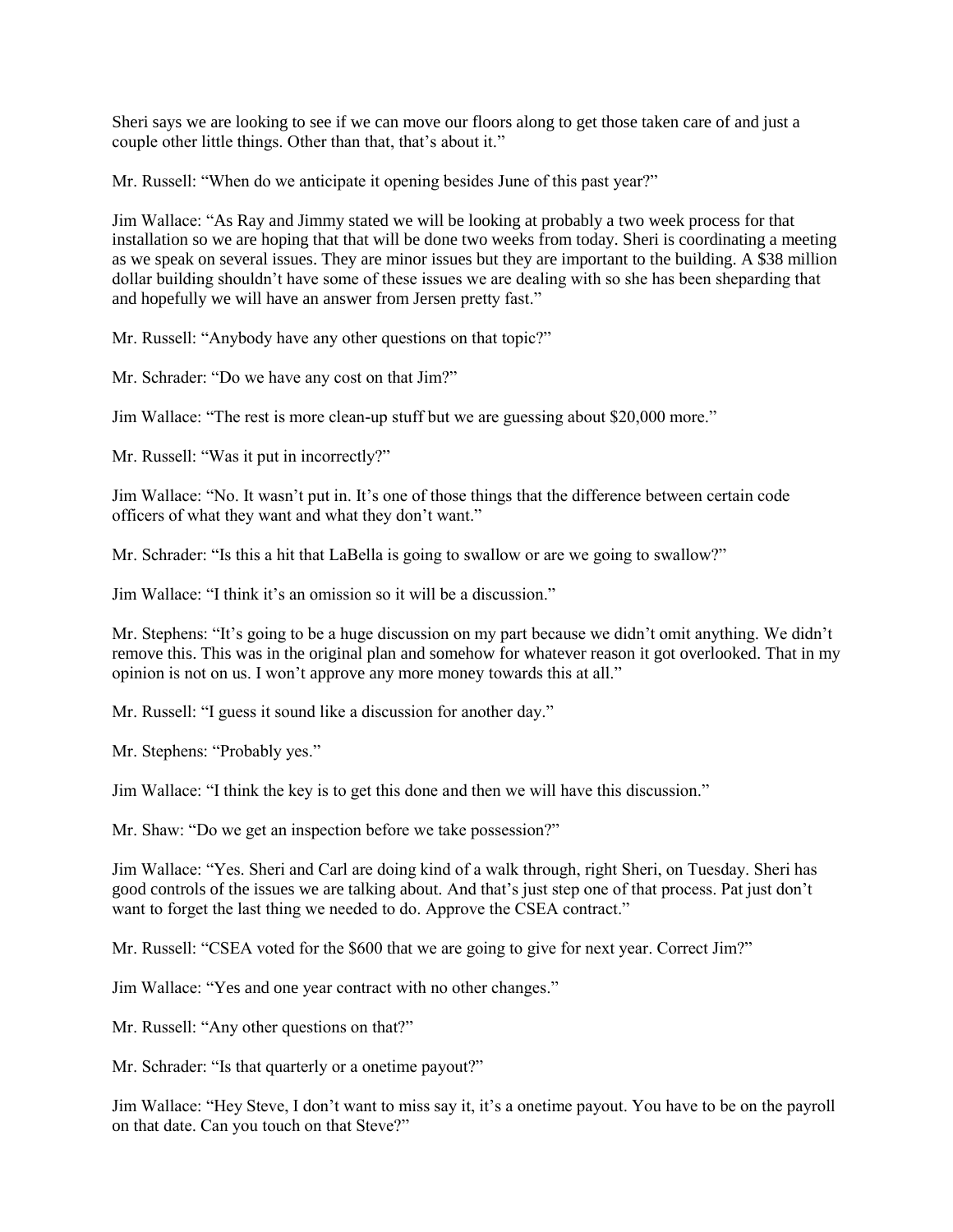Steve Billings: "Yes. We are going to pay it out in one lump sum of \$600 that will be paid out in the fourth pay period of 2021 and it will be for those that are still employed with us during that pay period."

Mr. Wallace: "Thank you gentlemen."

Mr. Russell: "Yes. Thank you."

Mr. Shaw: "And they are doing a one year extension on the rest of the contract, right as is?"

Jim Wallace: "Correct."

Item #23 – On motion of Mr. Smith, seconded by Mr. Shaw, Item #23 was voted on, approved and moved for Resolution. Unanimous.

Mr. Russell: "We will get to the committee in regards to anything else that might be happening with the contracts for employees. Union I guess I should say. Is there anything else under other?"

Mr. Stephens: "Do you want to talk about that now or do you want to wait?"

Mr. Bono: "Yeah, I think wait."

Mr. Russell: "Well, apparently I got a letter or something. Is that correct?"

Mr. Stephens: "I think a couple of us did Pat in regards to 911. If that's not something you want to do now…"

Mr. Russell: "I have not seen it so therefor it is not on the agenda. We will have to look at it at a different time."

Mr. Stephens: "OK. Well I just want to let everybody know to be aware that the issue that is coming up is very time sensitive."

Mr. Russell: "Well, it's a negotiating issue apparently."

Mr. Stephens: "It is and it isn't. I mean you have a staff to place. Apparently that's in question right now. I understand the union ramifications but we've also got to have people to work there."

Mr. Russell: "I will talk with Mr. Wallace later. If we have to have a special meeting or something we can but normally these things are taken care of in August when we go through the budgetary process."

Mr. Stephens: "I understand that Pat but you can't control who leaves after August."

Mr. Russell: "I understand that and I can't control who they hire either. Anything else under other? I need a motion to adjourn"

On motion of Mr. Smith, seconded by Mr. Shaw, the Ways & Means committee adjourned at 10:31 a.m.

Mr. Russell called the Ways & Means Committee back to order at 10:55 a.m.

Mr. Bono: "The Treasurer's found out that the prior owner had cut a deal with the Town of Herkimer where the prior owner was making payments on the past due water and sewer bills. At the same time, the County made the Town whole for the same water bill. The town is willing to refund us \$8,400, roughly what they have collected so far. This would reduce the amount, the base plus interest and penalties